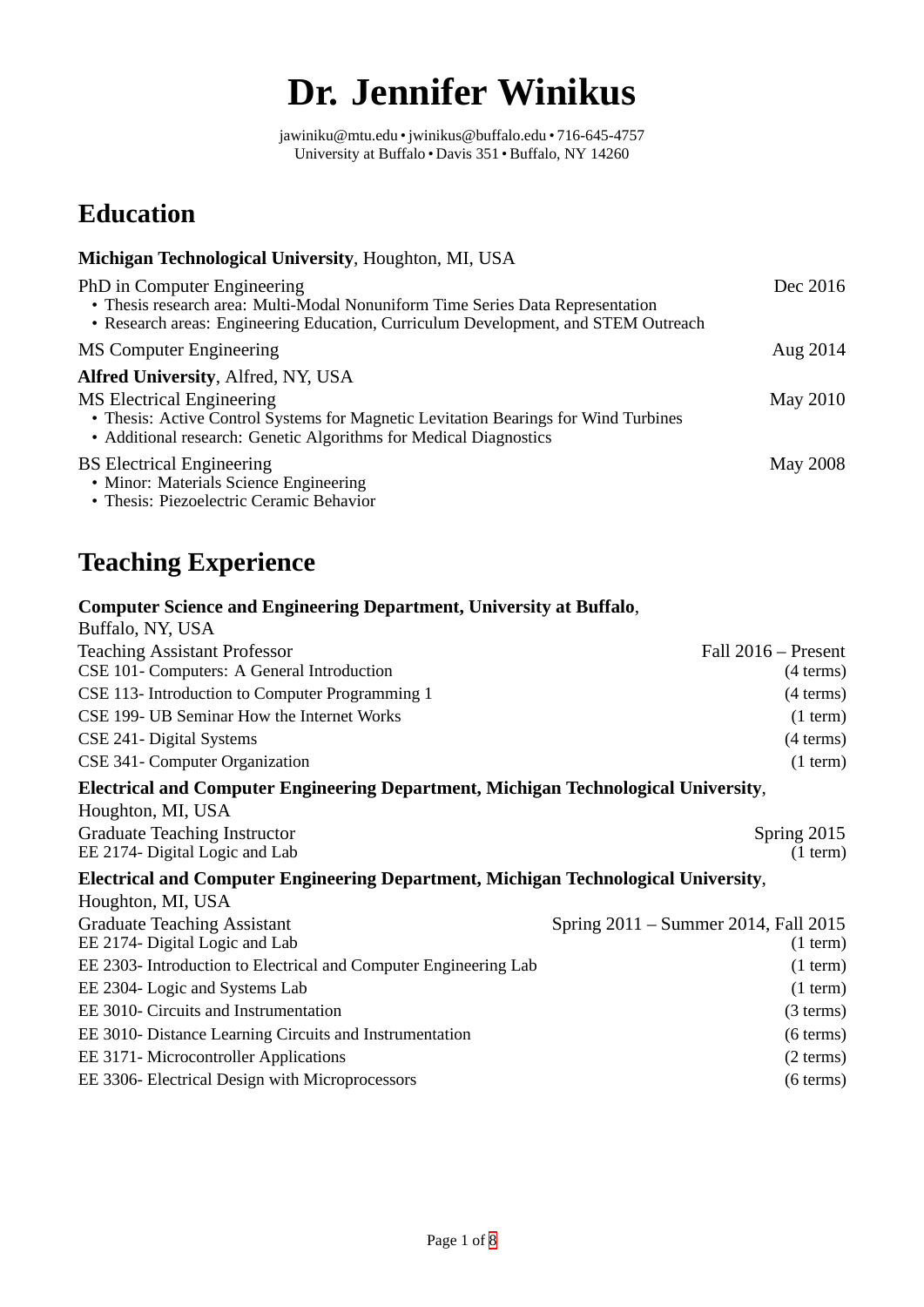### **Educational Curriculum and Material Development Experience**

#### **Electrical and Computer Engineering Department, Michigan Technological University**,

#### Houghton, MI, USA

- EE 2174- Digital Logic Laboratory Summer 2015 August 2016
	- Upgraded eight labs from previous versions to accommodate curriculum changes and upgrades to equipment through entire rewrites and restructuring.
	- Wrote five entirely new labs.
	- Created supplementary example materials to assist students with assignments.

EE 3010- Circuits and Instrumentation Lab Summer 2011 – Summer 2014

- Wrote new operational amplifier lab for on campus section.
- Maintenance conducted on most labs.
- Maintenance conducted on most distance learning labs 2011-2013 using NI ELVIS.
- Maintenance conducted on most distance learning labs 2013-2014 using NI MyDAQ.
- EE 3171- Microcontroller Application Laboratory New York Summer 2014
	- Designed to be taught with the utilization of the Texas Instruments Tiva Launchpad microcontroller using C, Microcontroller Laboratory.
	- Developed new labs inspired by the previous labs and the Valvano text for the corresponding lecture, all labs written entirely.
	- Developed lab structure to have technical communication conducted with technical memo in final project and use IEEE report style for report communication.
- EE 3306- Electrical Design with Microprocessors Summer 2011 Fall 2013
	- Rewrote and restructured seven labs from a provided starting point.
	- Developed final project assessment structure to include oral progress reports and IEEE style final report.

## **Outreach Experience**

#### **Computer Science and Engineering Department, University at Buffalo**,

Buffalo, NY, USA

CSExplore 2017 – Present

- Supervise students in the development of the activities and curriculum.
- Developed of the infrastructure to support the camp.
- Running of the primary logistics for the camp.
- **Electrical and Computer Engineering Department, Michigan Technological University**, Houghton, MI, USA

Women in Computing Visit Day Activity and Material Developer **Computing Visit Day Activity and Material Developer** 

• Developed a C-based programmable robot outreach activity for high school students for Michigan Technological University Visit Day programs.

Summer Youth Instructor and Material Developer 2012 – August 2016

- Developed the curriculum, planed schedule of activities, and supervised laboratory assistants.
- Taught all students in project sessions basic circuit theory, how to read a printed circuit board schematic and solder.

Electrical and Computer Engineering Youth Program

- Developed Activity book that includes introducing students to the core circuits, electronics and digital logic concepts.
- Developed an approach to guide students through the development of the skills to use Eagle CAD to design their own printed circuit boards which they will then put together later in the week.

Beginner Mobile Robotics Youth Program

• Developed activities using Lego Mindstorm EV3.

- Mobile Robotics Youth Program
	- Developed activities using Lego Mindstorm EV3.
	- Developed approach to teach C programming of a MSP430 for a programmable robot.

Scholarship Programs

- Taught the Women in Engineering and Engineering Scholars, Electrical and Computer Engineering one hour exposure session.
- Developed and taught the five hour group projects for Electrical and Computer Engineering.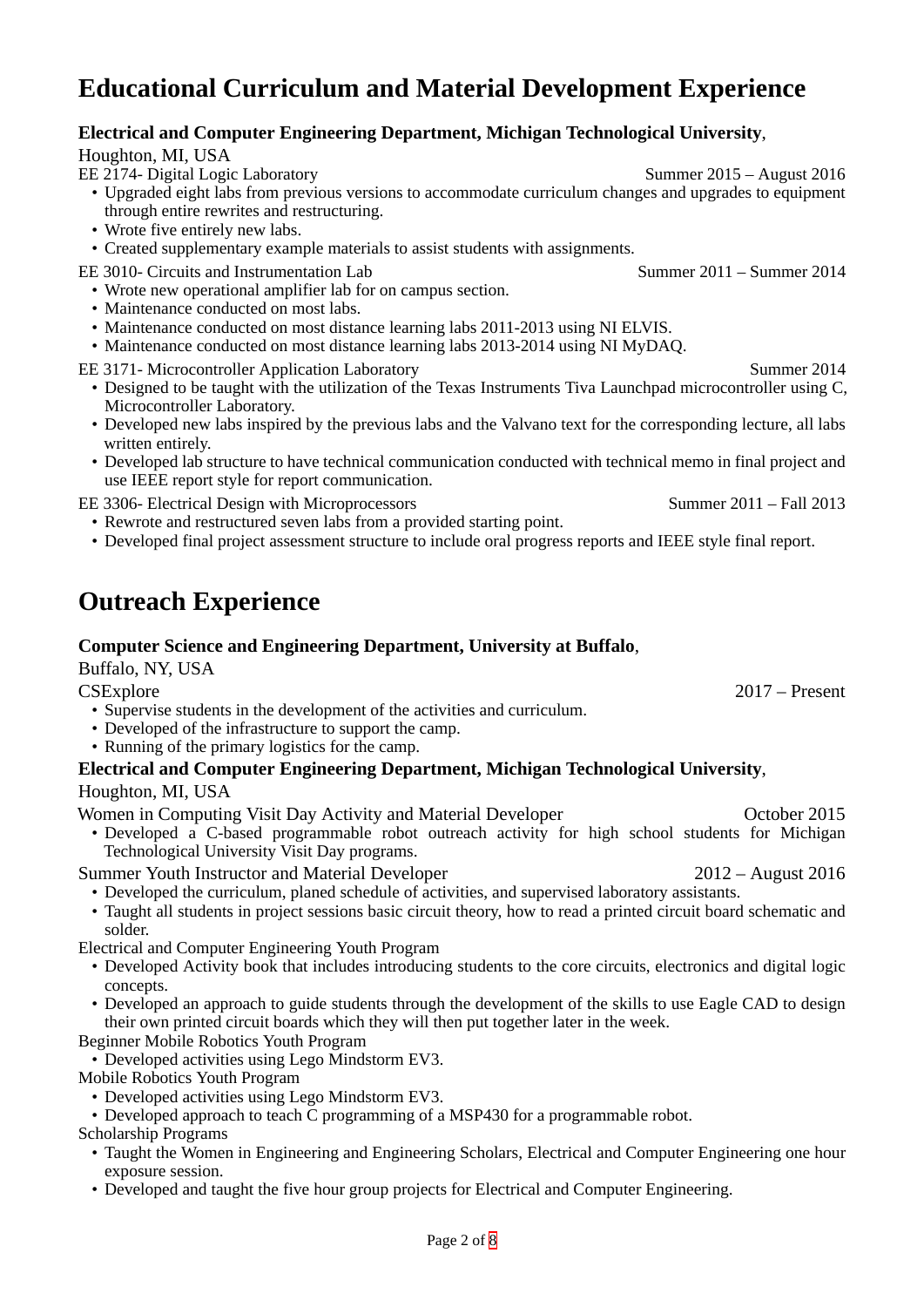• Implemented group project activities based on open source project Drawdio and a hand held persistence of vision (POV) device.

### **Publications**

#### **Journals**

1) **J. Winikus**, and L.E. Brown,"Representation of Clinical Information in Outpatient Oncology for Prognosis Using Regression", *ASTESJ*, Vol 1, No 5, 2016.

#### **Conferences**

- 1) **J. Winikus**, L. Ziarek, C. Alphonce, and J. Hartloff, "Improving Community, Retention, and Confidence in Computing Through Cross Course Collaborative Project Based Learning", *IEEE Frontiers in Education*, 2018.
- 2) C. Rane, and **J. Winikus**, "A Virtual Oscilloscope Activity Designed for Promoting STEM to Young Women", Joint Conference of the St. Lawrence Section of the American Society for Engineering Education and the New York Cyber Security and Engineering Technology Association, Buffalo, NY, April 2017.
- 3) **J. Winikus**, G.E. Archer, and L. Ott, Catalyzing Collaborative Conversation: "Working on how to solve the never ending problem of diversity in engineering", *IEEE Frontiers in Education*, October 2016.
- 4) **J. Winikus**, and G.E. Archer, "Perspective of Teenagers on Traits and Research Associated with Electrical and Computer Engineers and their Research", for *IEEE Frontiers in Education*, October 2016.
- 5) **J. Winikus**, and L.E. Brown, "Representation and Incorporation of Clinical Information in Outpatient Oncology Prognosis Using Bayesian Networks and Naïve Bayes", presented at *IEEE EIT*, May 2016.
- 6) **J. Winikus**, "Impact of Sampling Methodology on the Performance of Naive Bayes and Bayesian Networks for Oncology Prognosis", Rapid Fire Oral Presentation, SWE Region H Conference, Houghton, MI, USA, Feb 2014.

#### **In Preparation**

- 1) **J. Winikus**, and L.E. Brown, "Dimensionality Reduction Addressing Nonuniform Multi-modal Time Series Data".
- 1) C. Alphonce, **J. Winikus**, and L. Ziarek, "Cross Course Collaborative Project Based Learning", to be submitted to SIGCSE 2019.

### **Presentations**

- 1) **J. Winikus**, "Representation And Incorporation Of Clinical Information In Outpatient Oncology Prognosis Using Bayesian Networks", Oral Presentation, Graduate Student Research Colloquium, Michigan Technological University, Houghton, MI, USA, Feb 2016.
- 2) **J. Winikus**, "Perspective of Teenagers on Traits and Research Associated with Electrical and Computer Engineers and their Research'", Poster Presentation, Graduate Student Research Colloquium, Michigan Technological University, Houghton, MI, USA, Feb 2016.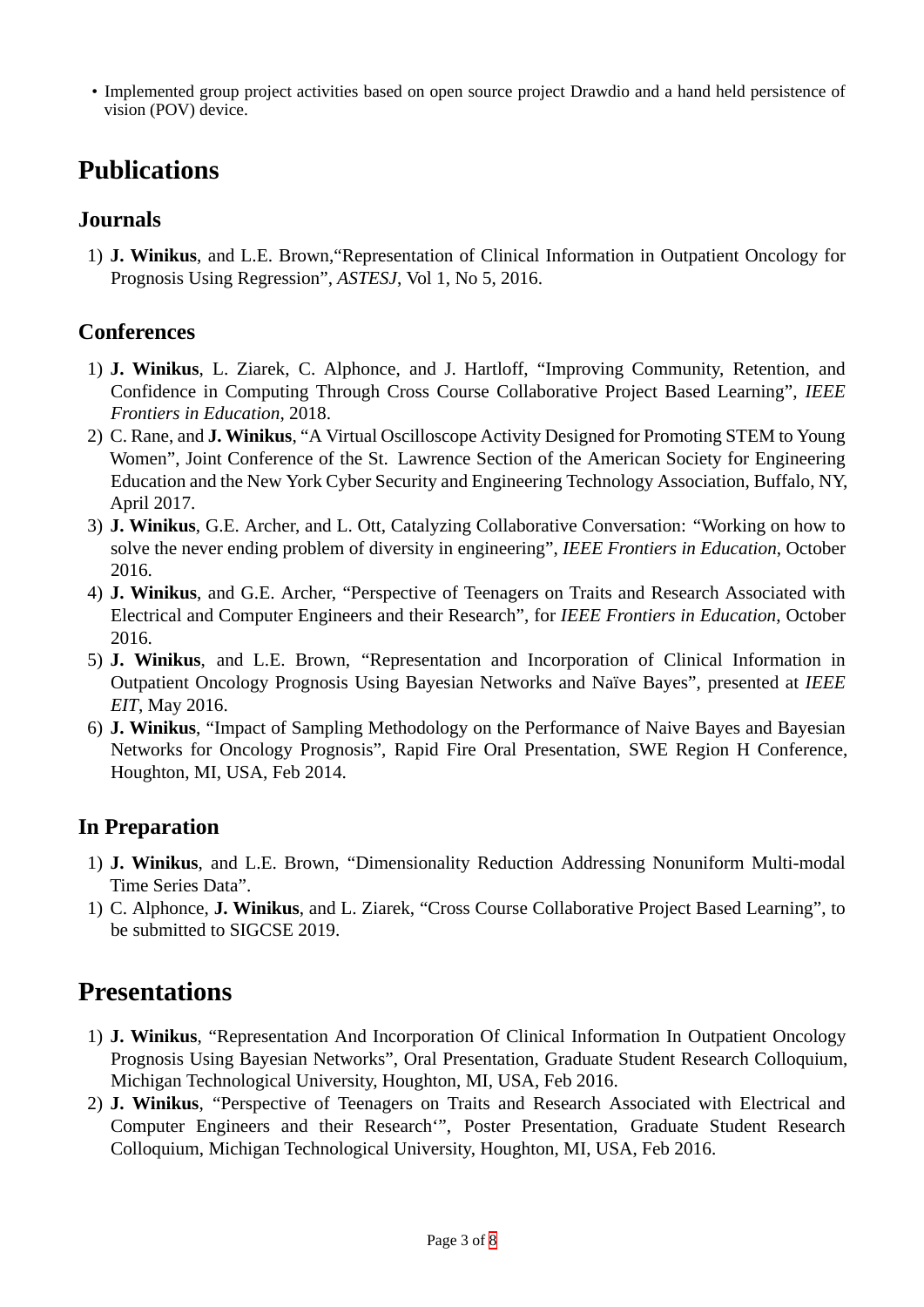### **Panels**

- 1) K. Gamble, S. Myslicki, J. Tsao, **J. Winikus**, and N. Woon, "Big step for me, giant leap for SWE-kind: staying involved in SWE after college", WE18, Society of Women Engineers, Minneapolis, Minnesota, USA Oct 2018.
- 2) G. Hein, R. Reck, and **J. Winikus**, "Obtaining your first academic job/Academic Job Search", WE 18, Society of Women Engineers, Minneapolis, Minnesota, USA Oct 2018.

### **Invited Participation**

| <b>University at Buffalo</b>                                             |                    |
|--------------------------------------------------------------------------|--------------------|
| <b>Tinker Camp</b>                                                       | Aug 2017           |
| • Guest Speaker on Computer Engineering                                  |                    |
| <b>Accepted Student Visit Day</b>                                        | Apr 2017           |
| • Mock Lecture – What is a Microcontroller?                              |                    |
| <b>Michigan Technological University</b>                                 |                    |
| <b>Center for Precollege Outreach</b>                                    |                    |
| <b>WISE</b>                                                              | Mar 2017, Feb 2016 |
| • Introduced concepts and activity pertaining to electrical engineering. |                    |
| Center for Teaching and Learning                                         |                    |
| New Graduate Teaching Assistant Orientation                              | 2013-2015          |
| • Provided advice to new graduate teaching assistants.                   |                    |
| • Answered questions any students had each fall semester.                |                    |
| <b>Electrical and Computer Engineering Department</b>                    |                    |
| New Graduate Student Orientation                                         | 2013-2016          |

• Welcomed new graduate student to the department community, provide information concerning the role of the peer mentoring program, introduce what graduate student government is and the representatives.

• Answered any questions students may have.

### **Research**

#### **Department of Computer Science and Engineering** , University at Buffalo

Project: K-12 STEM Outreach Sep 2016 – Present

- Collaborators: K. Schindler
- Students Supervised: Chinmayee Rane (Jan 2017 Present) and Shanelle Ileto (Sep 2017 May 2018).
- Development of new outreach activities.
- Project: Cross-Course Collaborative Project Based Learning Jun 2013 Present
- Collaborators: C. Alphonce, J. Hartloff, and L. Ziarek.
- Students Supervised: Eithne Amo (Jan 2018 May 2018), Greg Bunyea (Jan 2018 Feb 2018), Brian Doyle (Sep 2017 – Present), Kai Bustos (Jan 2018 – May 2018), Vighnesh Iyer (Sep 2017 – May 2018), Aleksander Krimsky (Sep 2017 – Dec 2017), and Jean De Dieu Niyomugabo (Jan 2018 – May 2018).
- Development of new pedagogy for collaboration across courses.
- Development of assessment methods for collaborative activities across courses.
- Development of methods to determine the impact from the collaboration on perceptions and community.

**Electrical and Computer Engineering Department**, Michigan Technological University

Project: Outpatient Oncology Prognosis Jun 2013 – Present

- Advisor/Collaborator: Dr Laura E. Brown
- Examined representation approaches for nonuniform time series data to be used with regression techniques to determine the prognosis for length of survival.
- Explored discrete representation with spline and difference trend behavioral considerations evaluated with Bayesian Networks, Naive Bayes and Support Vector Machines for four category prognosis classification.

#### Project: STEM Outreach Perception Mar 2014 – Aug 2016

• Advisor/Collaborator: Dr. Glen Archer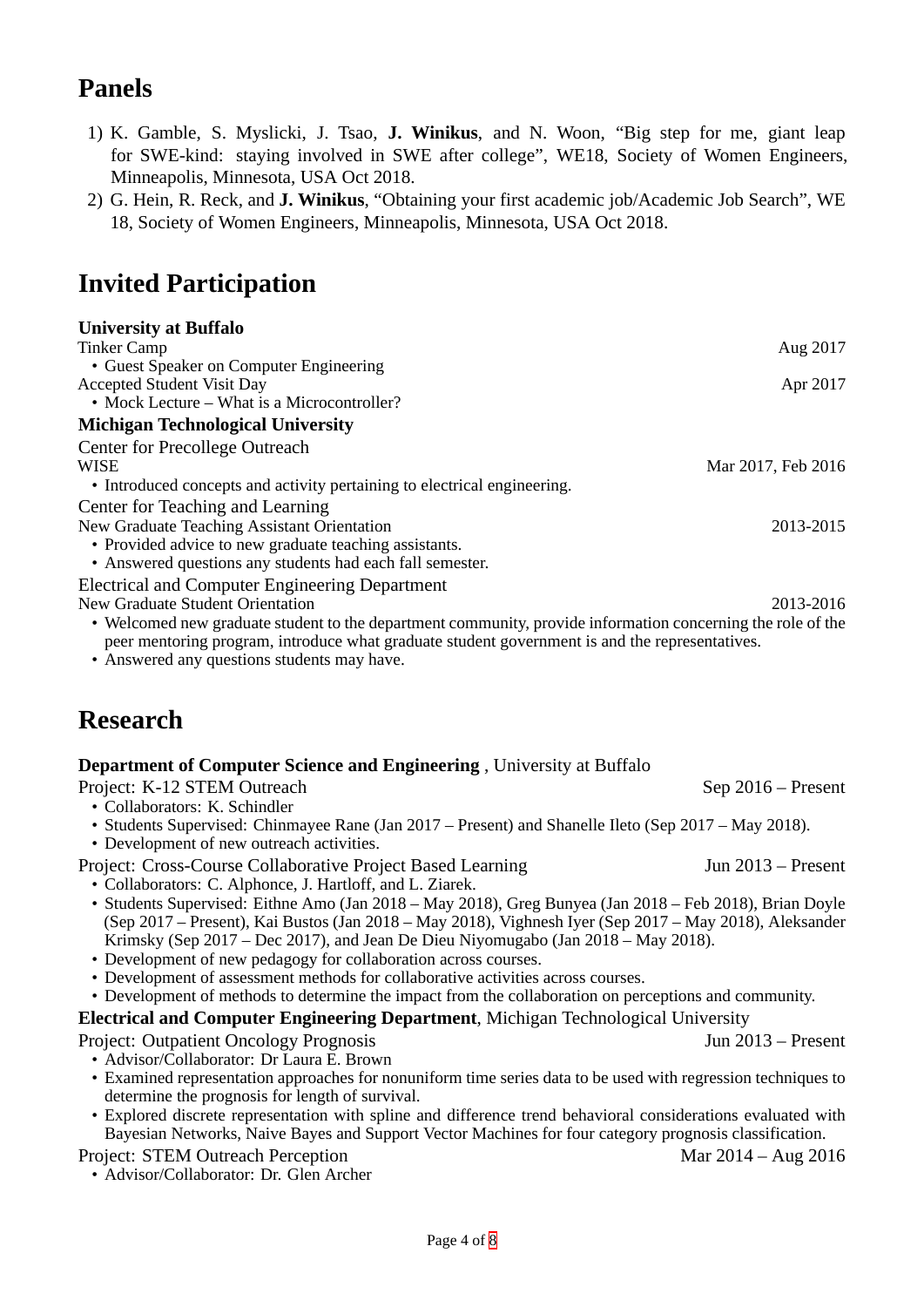- Examined the perceptions students had of electrical and computer engineers and how they changed after interaction with electrical and computer engineers.
- Developed, applied and had IRB approved for exempt status to conduct a survey with the summer youth students.

Project: Microgrid Optimization May 2011 – Jun 2013

- Advisor: Dr. Wayne Weaver
- Conducted literature review.
- Explored the possibility of optimizing microgrid power generation using RPG adapted genetic algorithms and mosh pit enhanced particle swarm optimization.

SRAM Optimization Design Sep 2010 – May 2011

- Advisor: Dr. Zhuo Feng
- Conducted literature review.

**Electrical and Computer Engineering Department**, Inamori School of Engineering at Alfred University

Project: Active Control Systems Radial Magnetic Levitation Bearings for Wind Turbines

- Advisor: Dr. Jianxin Tang
- Constructed Passive Prototype to test feasibility of radial magnetic levitation bearings for wind turbines.

• Simulated multiple active control systems to act as stabilizer to the magnetic levitation bearing system.

Project: Genetic Algorithms for Medical Diagnostics Contract Contract 2009 – Feb 2010

- Advisor: Dr. Jalal Baghdadchi
- Developed fitness function to adapt to accurate/inaccurate diagnosis in conjunction with symptoms present.

**Materials Science and Engineering Department**, New York State College of Ceramics at the Inamori School of Engineering at Alfred University

Project: Melilite Type Structure Improved Conductivity for Application to Electrolyte Layer of Solid Oxide Fuel Cells Aug 2008 – Jul 2009

- Advisor: Dr. Doreen Edwards
- Conducted Literature Review.

• Developed plan using Melilite and Gehlenite variations for experimental testing.

- Project: Piezoelectric Ceramic Behavior Sep 2007 May 2008
	- Advisor: Dr. Walter Schulze
	- Fabricated lead zirconate titanate piezoelectric ceramics through dry pressing, sintering, polishing, applying electrodes, polarization.
	- Performed x-ray diffraction to examine characteristics of the PZT composition.
	- Tested current and voltage behavior in short and open circuit over time to monitor polarization changes using LabView.

### **Other Educational Experience**

#### **Electrical and Computer Engineering Department, Michigan Technological University**,

Houghton, MI, USA

Grader- Electronic Circuits Fall 2010, Spring 2011

• A core circuit theory course.

- Grader- Circuits and Instrumentation Grader- Circuits and Instrumentation Fall 2014, Spring 2016
	- A basic circuits introductory course and lab for non-electrical and computer engineering majors covering core concepts.

#### **Electrical and Computer Engineering Department, Michigan Technological University**,

Houghton, MI, USA Lab Assistant Logic and Systems Lab Fall 2010, Spring 2011<br>Microcontroller Application Laboratory Fall 2014 Microcontroller Application Laboratory Digital Logic and Lab Spring 2016

• Assisted graduate teaching assistants with helping students during labs.

**Electrical and Computer Engineering Department, Michigan Technological University**,

Aug 2009 – May 2010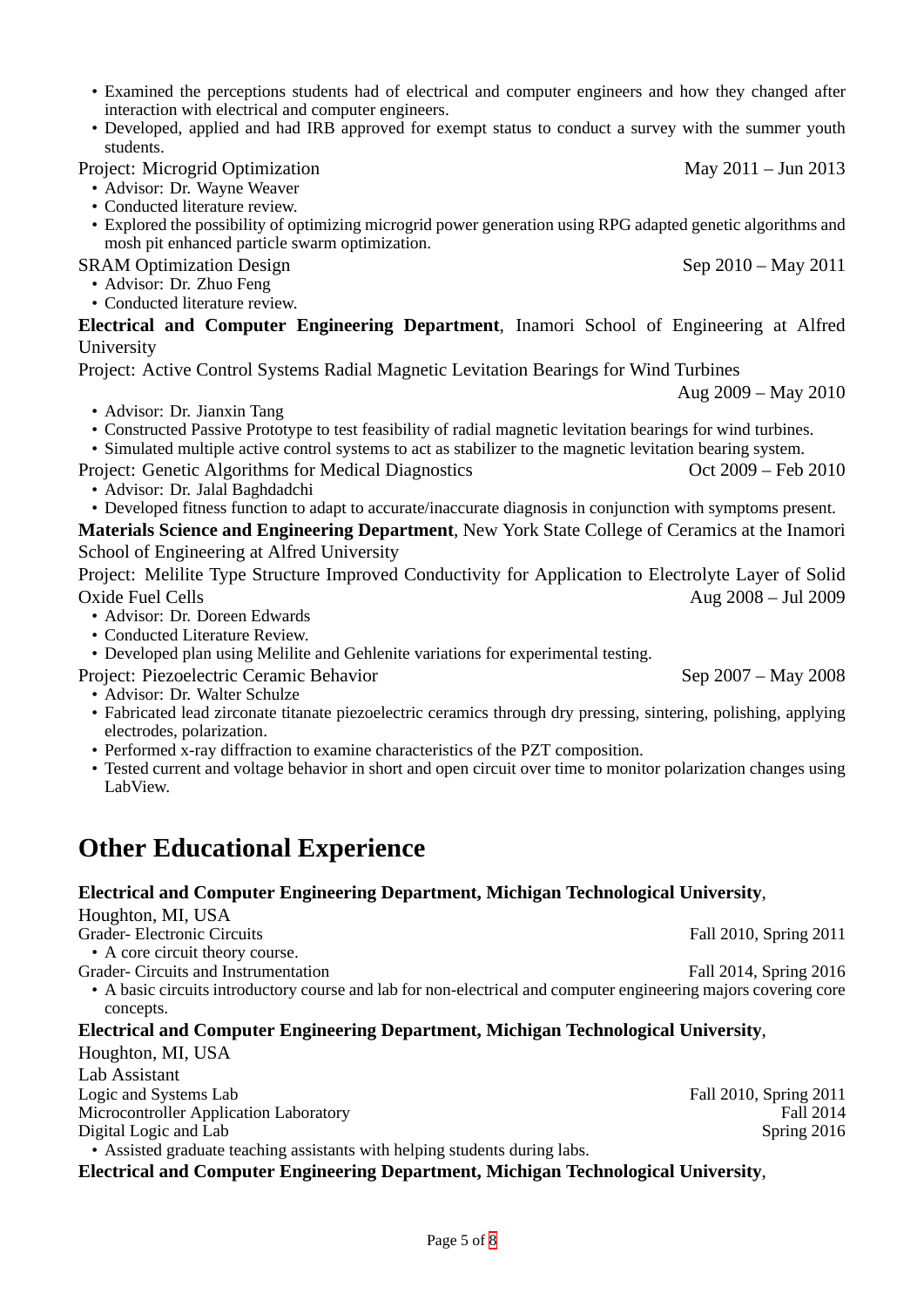Houghton, MI, USA Learning Center Coach Sep 2010 – May 2011 • Tutored undergraduate students in courses as needed across all courses offered during walk-in sessions.

### **Grant Projects**

### **Awarded**

|                        | Title: Creating and Assessing Cross-Course Collaborative Projects |
|------------------------|-------------------------------------------------------------------|
|                        | Agency: University at Buffalo the State University of New York    |
|                        | Role: co-PI                                                       |
|                        | Effective Dates: Summer 2017-Summer 2018                          |
| Total Amount: \$10,000 |                                                                   |
|                        | Other PIs/co-PIs: C. Alphonce, and L. Ziarek                      |

### **Awards**

| <b>Outstanding Teaching Award</b><br>Michigan Technological University, Graduate School | $2013 - 2014$ |      |
|-----------------------------------------------------------------------------------------|---------------|------|
| <b>Grace Hopper Celebration of Women in Computing NSF Scholarship</b>                   |               | 2013 |
| <b>Jonathan Bara Outstanding Graduate Teaching Assistant Award</b>                      |               | 2013 |
| Michigan Technological University,                                                      |               |      |
| <b>Electrical and Computer Engineering Department</b>                                   |               |      |

### **Leadership**

| <b>Undergraduate Affairs Committee</b>                          |                      |
|-----------------------------------------------------------------|----------------------|
| University at Buffalo                                           |                      |
| • Diversity Subcommittee Co-Chair                               | Dec $2016 -$ Present |
| <b>Society of Women Engineers</b>                               |                      |
| <b>Western New York Section</b>                                 |                      |
| • Secretary                                                     | Jul $2018 -$ Present |
| <b>Society of Women Engineers</b>                               |                      |
| • WE Local Advisory Board Member                                | Jul $2018 -$ Present |
| <b>UB CSE50</b>                                                 |                      |
| University at Buffalo                                           |                      |
| • Publicity Committee Co-Chair                                  | Jun $2017$ – Present |
| Eta Kappa Nu                                                    |                      |
| Michigan Technological University                               |                      |
| • Corresponding Secretary                                       | Dec 2015 – Jul 2016  |
| <b>GradSWE</b>                                                  |                      |
| Michigan Technological University                               |                      |
| • Co-Director                                                   | Jan 2016 – May 2016  |
| <b>Graduate Student Government</b>                              |                      |
| Michigan Technological University                               |                      |
| • Treasurer                                                     | May 2013 - May 2015  |
| • Parliamentarian                                               | Oct 2012 - May 2015  |
| • Electrical and Computer Engineering Department Representative | Sep 2011 - May 2013  |
| • Liaison to Undergraduate Student Government                   | Oct 2012 - May 2013  |
| <b>Institute for Electronics and Electrical Engineers</b>       |                      |
| <b>Alfred University</b>                                        |                      |
| • President                                                     | May 2006 – May 2007  |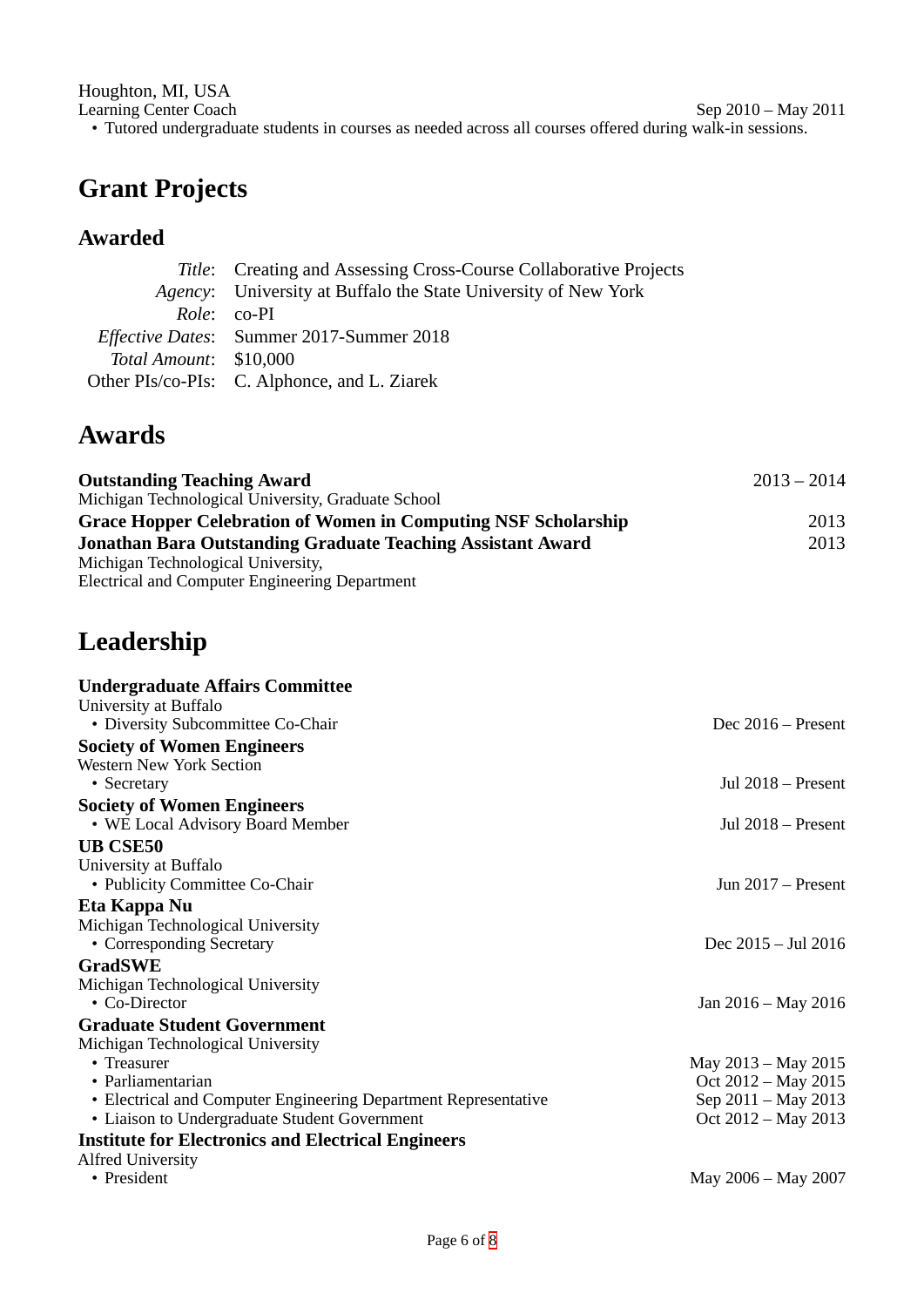$\varepsilon$  Cep 2008 – May 2010

### **Hillel Campus Program**

Alfred University

- House Liaison, Treasurer and Secretary May 2007 May 2008<br>• Club Co-Advisor Sep 2008 May 2010
- 

### **Service Activities**

#### **University at Buffalo**

| Department of Computer Science and Engineering                             |                                   |
|----------------------------------------------------------------------------|-----------------------------------|
| • Undergraduate Affairs Committee                                          | Sep 2016 - Present                |
| • Department Diversity Committee                                           | Sep 2016 - Present                |
| • Lecturer Search Committee                                                | Sep 2016 - Present                |
| • Accepted Student Postcard Initiative                                     | Spring 2017, 2018                 |
| <b>Tech Savvy</b>                                                          |                                   |
| • CSE Session Organizer and Supervisor                                     | Mar 2017, 2018                    |
| <b>Society of Women Engineers</b>                                          |                                   |
| • Women in Academia Committee Member                                       | Jul $2017$ – Present              |
| • Curriculum Committee Member                                              | Jul $2017$ – Present              |
| • Scholarship Reviewer                                                     | Feb 2018 - Present                |
| • Abstract Reviewer                                                        | Jun 2018 - Present                |
| • 2014 Region H Conference Volunteer                                       | Spring 2014                       |
| <b>American Society of Engineering Education</b>                           |                                   |
| Zone 1 2019 Conference Planning Committee                                  |                                   |
| • Member                                                                   | Apr $2018$ – Present              |
| <b>NCWIT Academic Alliance</b>                                             |                                   |
| • Department Representative                                                | Mar $2017 -$ Present              |
| <b>Paper Reviewer</b>                                                      |                                   |
| • International Conference on University Learning and Teaching             | Sep 2016 - Present                |
| • New York Celebration of Women in Computing                               | Jan 2017 - Present                |
| • International Conference on Art, Business, Education and Social Sciences | Feb 2017 – Present                |
| • Frontiers In Education                                                   | May $2017 -$ Present              |
| <b>Michigan Technological University</b>                                   |                                   |
| Department of Electrical and Computer Engineering                          |                                   |
| • Graduate Student Feedback Group for the External Advisory Board          | Oct 2014 - Jul 2016               |
| • Managed Peer Mentoring Program for Graduate Students                     | Fall 2013 - Jul 2016              |
| • Launched a Peer Mentoring Program for Graduate Students                  | <b>Fall 2013</b>                  |
| Academic and Community Conduct Board                                       |                                   |
| • Graduate Student Member                                                  | Sep 2013 – Jul 2016               |
| Undergraduate Design Expo                                                  |                                   |
| • Judge                                                                    | 2014, 2015 Graduate School        |
| • Graduate Student Orientation Facilitator                                 | Fall 2011 – Spring 2016 (8 Times) |
| <b>Ombuds Search Committee</b>                                             |                                   |
| • Member                                                                   | Spring 2014                       |

### **Other Work Experience**

| New York State College of Ceramics, Alfred University, Alfred, NY, USA |                     |
|------------------------------------------------------------------------|---------------------|
| <b>Technical Assistant</b>                                             | Sep 2008 – May 2010 |

• Assisted with the recording of lectures for the distance learning services.

### • Assisted with the maintenance of the computer lab equipment and software.

### **Information Technology Services, Alfred University**, Alfred, NY, USA

Equipment Lending Manager Sep 2009 – May 2010

- Monitored and maintained equipment used for lending to the university community.
- Scheduled student workers.